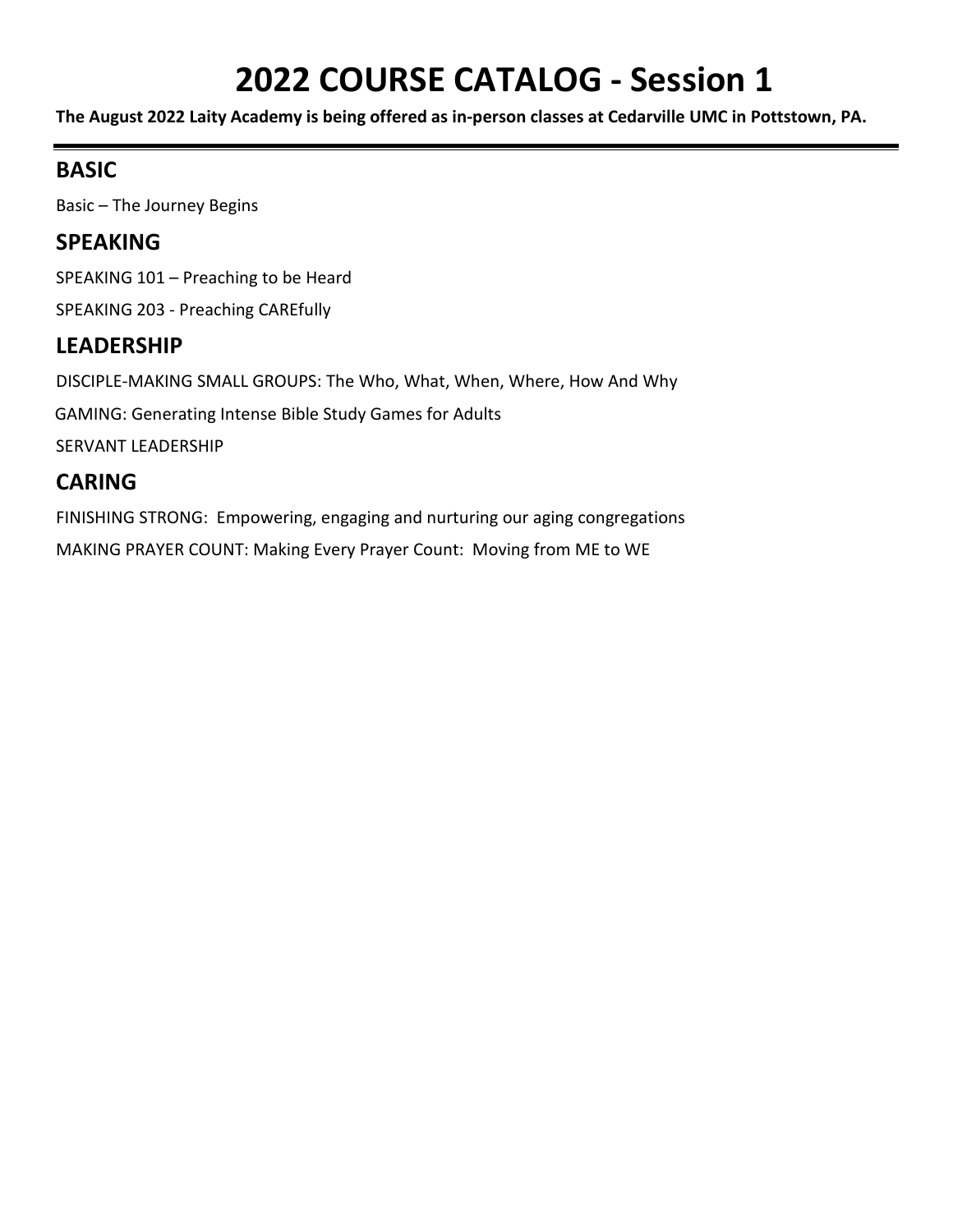# **BASIC**

## **BASIC COURSE – The Journey Begins**

Ready to explore God's call in your life? Take the first step in the Christ Servant Ministry program with others who want to follow Christ's commandment to love one another with caring and love.

The Basic Course provides a firm foundational understanding of God's presence in our lives, the meaning and mission of the church, and insight into how and where you can apply the gifts you have and will receive from our Lord. You will learn about the need for servant ministries in our world and what it means to be a servant for Christ. The Basic Course is also the first step towards further development as a Certified Lay Speaker or Certified Lay Minister

Participants in this course must request the recommendation and approval from their Local Church and submit it with their registration. Registrants are required to complete assignments from a Basic Course Manual prior to attending the Laity Academy. There is an additional \$5 fee included for a Basic Course Manual.

**Instructor:** Judy Ehninger, Certified Lay Minister

**In-Person Offering:**

| Cost:                                                                                                                                                                                   | \$60 includes electronic course material |                |  |
|-----------------------------------------------------------------------------------------------------------------------------------------------------------------------------------------|------------------------------------------|----------------|--|
| <b>Number Students</b>                                                                                                                                                                  | 18                                       |                |  |
| student must have ability to view/print study guide to be emailed prior to class<br><b>Prerequisite:</b><br>homework will be assigned prior to class equivalent to 2 hrs of instruction |                                          |                |  |
| <b>Class schedule:</b>                                                                                                                                                                  |                                          |                |  |
| NLT Aug $3^{\text{rd}}$                                                                                                                                                                 | email completed homework to instructor   |                |  |
| Friday                                                                                                                                                                                  | Session 1                                | $6:30 - 9:00$  |  |
| Saturday                                                                                                                                                                                | Session 2                                | $9:00 - 12:00$ |  |
|                                                                                                                                                                                         | Lunch / program                          | $12:00 - 1:30$ |  |
|                                                                                                                                                                                         | Session 3                                | $1:30 - 4:00$  |  |
|                                                                                                                                                                                         |                                          |                |  |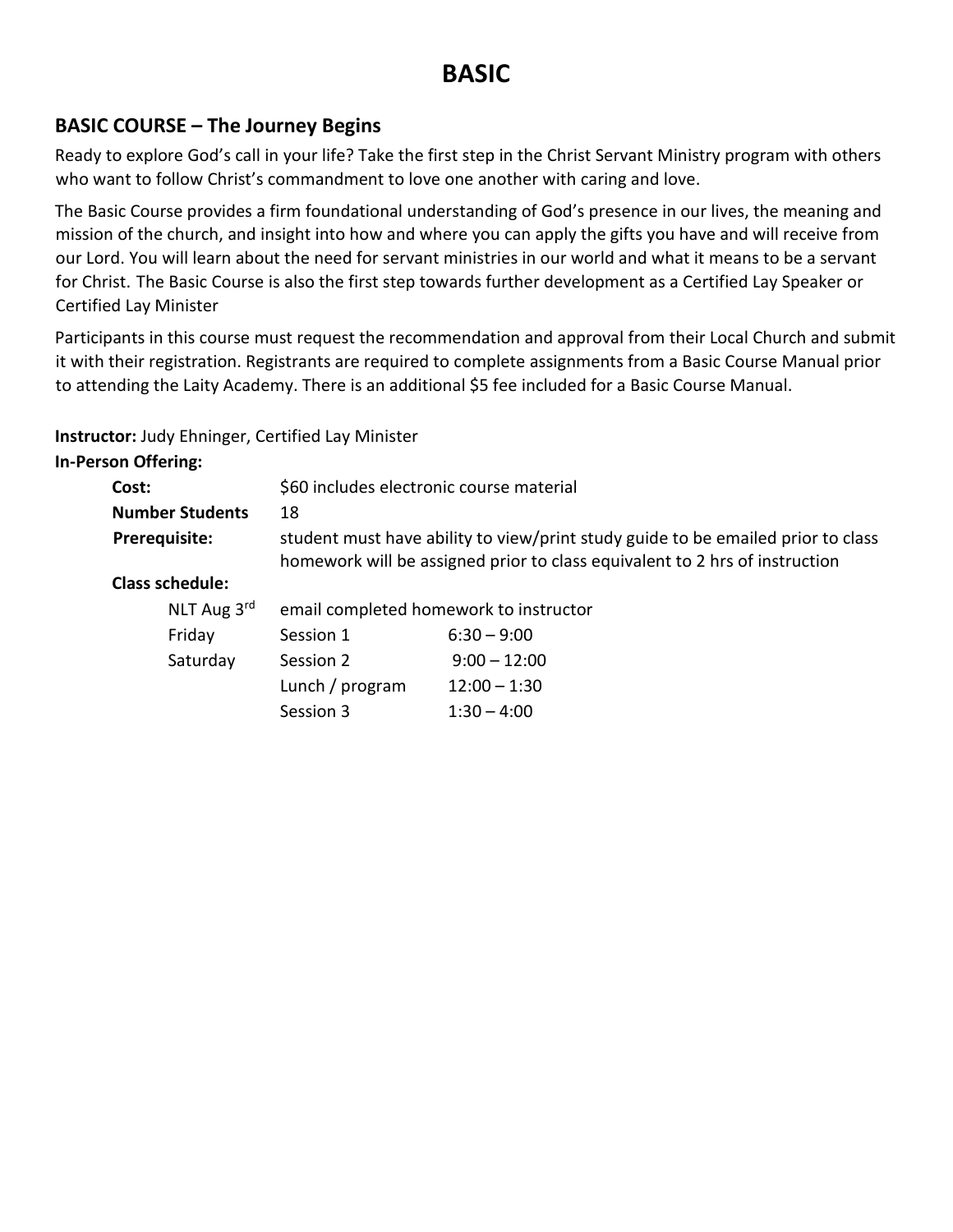#### **SPEAKING 101: Preaching to be Heard**

Speaking 1 is the basic course for those who wish to preach or to enhance their speaking abilities. This class will look at the focus of our preaching, share ideas on the development of sermons, and create an opportunity for each participant to develop and present a "mini" sermon to the group. An important part of this experience is the sharing of feedback in a supportive and safe setting so that all who wish to preach can benefit from the group. The expectation is that our time together will be one of joy and excitement. For CSM participants, this course is recognized as an advanced course in speaking. Successful completion of Speaking 1 is one of the requirements to receive Certified Lay Speaker credentials.

#### **Instructor:** Rev Harold Burkett **In-Person Offering:**

| יאוויוטווע ווטכוט וווג  |                                                                            |                |
|-------------------------|----------------------------------------------------------------------------|----------------|
| Cost:                   | \$60                                                                       |                |
| <b>Number Students</b>  | 15                                                                         |                |
| Prerequisite:           | homework will be assigned prior to class equivalent to 2 hr of instruction |                |
| <b>Class schedule:</b>  |                                                                            |                |
| NLT Aug 5 <sup>th</sup> | prepare and practice a 10 minute sermon for Friday evening                 |                |
| Friday                  | Session 1                                                                  | $7:00 - 9:00$  |
| Saturday                | Session 2                                                                  | $9:00 - 12:00$ |
|                         | Lunch / program                                                            | $12:00 - 1:30$ |
|                         | Session 3                                                                  | $1:30 - 4:30$  |
|                         |                                                                            |                |

## **SPEAKING 203: Preaching CAREfully**

In the early church, the pastor was called to be a "shepherd of souls," a role which included both preaching and caring. But after the Reformation, those roles were often separated with the titles "pastor" and "preacher" referring to separate tasks of ministry. Since true preaching is always pastoral, this course will help those who speak on Sunday mornings learn how to reclaim being a "shepherd of souls." Participants need to read "I Am the Lord Who Heals You" by G. Scott Morris before the class.

**Instructor:** Rev. Dr. Lloyd F. Speer III, OSL,

| <b>In-Person Offering:</b> |                                                                                                                                                                                               |                |  |
|----------------------------|-----------------------------------------------------------------------------------------------------------------------------------------------------------------------------------------------|----------------|--|
| Cost:                      | \$60                                                                                                                                                                                          |                |  |
| <b>Number Students</b>     | 14                                                                                                                                                                                            |                |  |
| Prerequisite:              | Participants need to read "I Am the Lord Who Heals You" by G Scott Morris. Additional<br>instructions will be sent after registration. Homework will be equivalent to 2 hrs of<br>instruction |                |  |
| Class schedule:            |                                                                                                                                                                                               |                |  |
| Friday                     | Session 1                                                                                                                                                                                     | $6:00 - 8:00$  |  |
| Saturday                   | Session 2                                                                                                                                                                                     | $9:00 - 12:00$ |  |
|                            | Lunch / program                                                                                                                                                                               | $12:00 - 1:30$ |  |
|                            | Session 3                                                                                                                                                                                     | $1:30 - 3:30$  |  |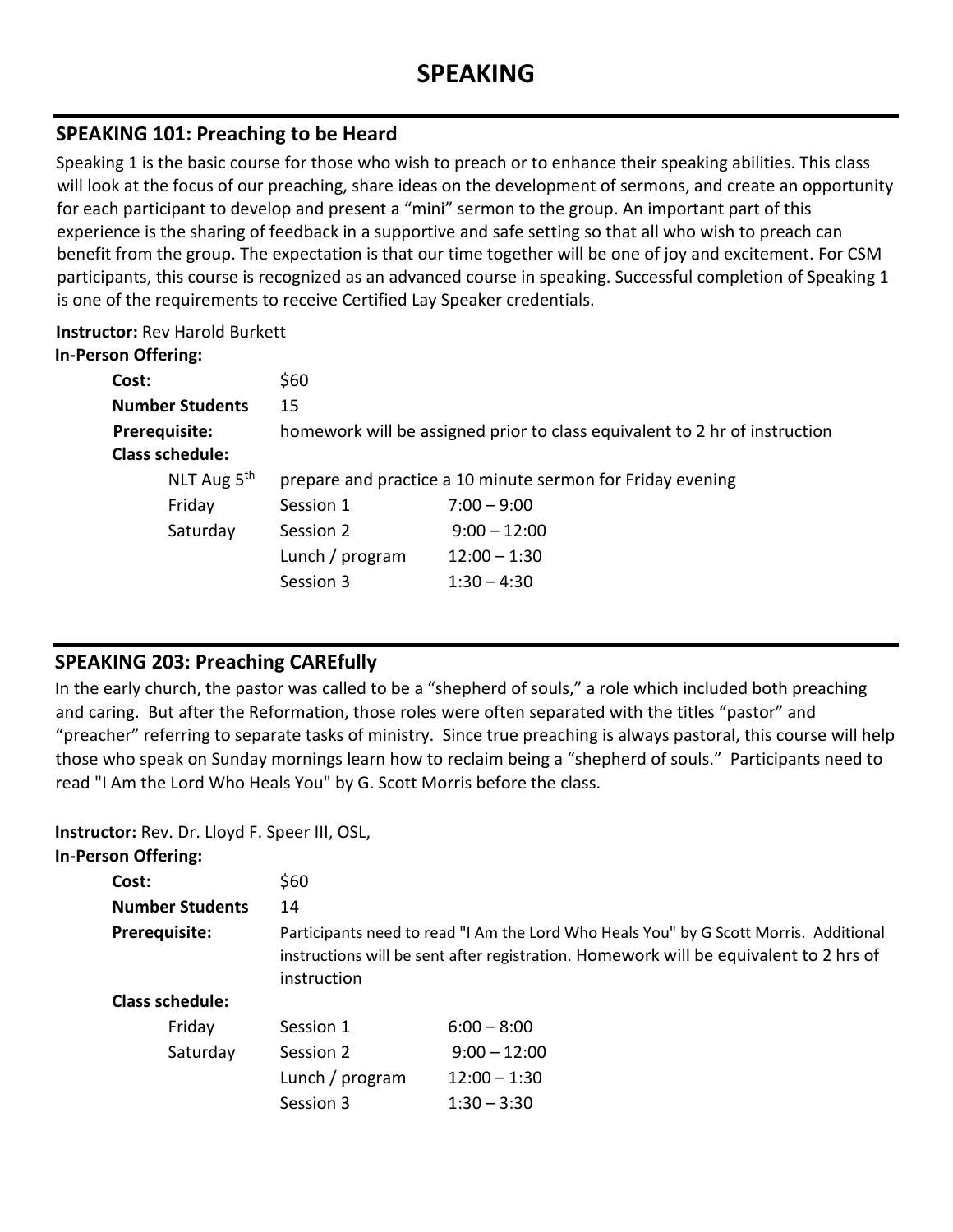## **Homework:** Participants will need to prepare a sermon according to the guidelines given in class. Email to instructor NLT Saturday August 13<sup>th</sup>. Homework will constitute 2 hours of instruction.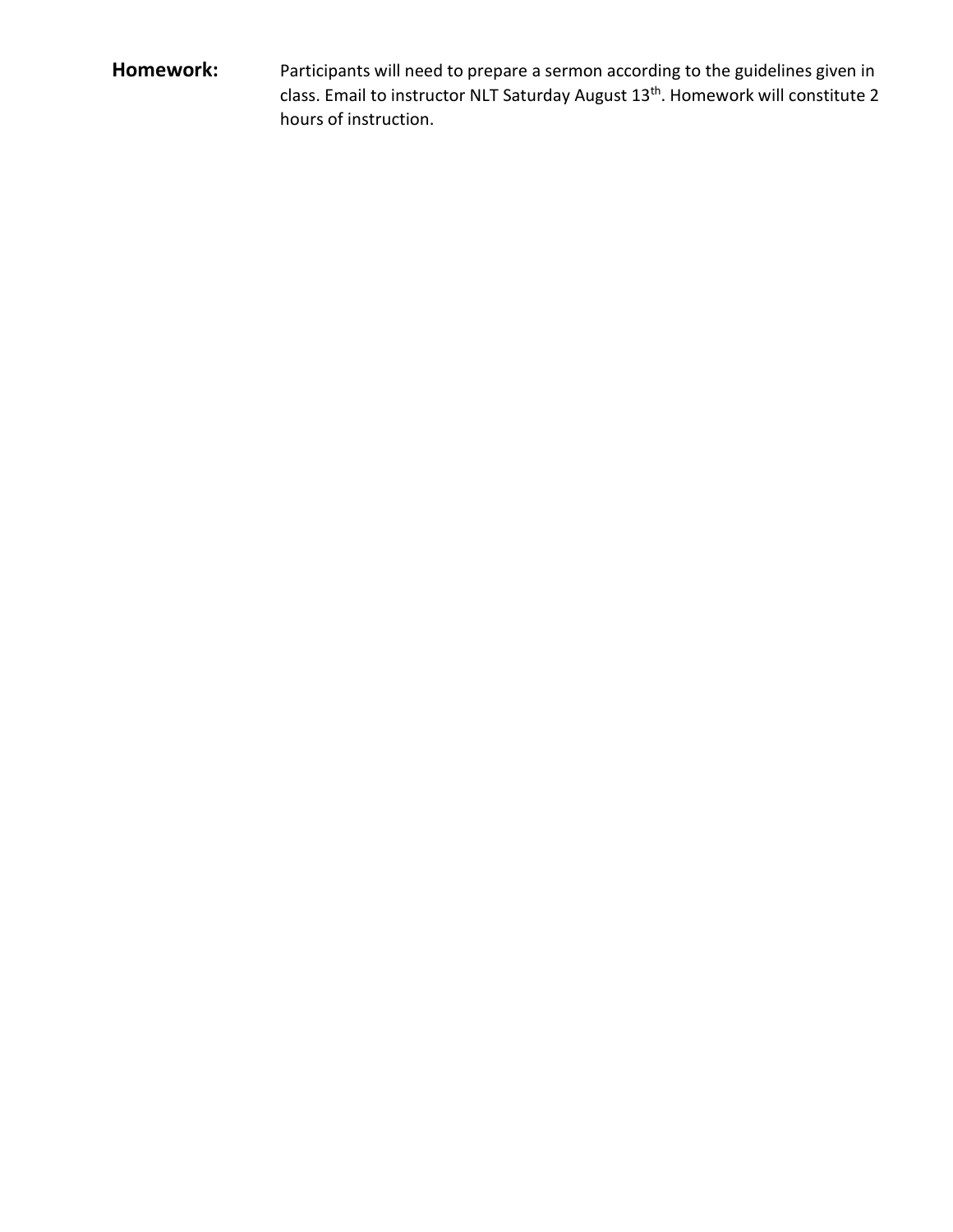#### **DISCIPLE-MAKING SMALL GROUPS: The Who, What, When, Where, How and Why**

Disciple-Making Small Groups is a class for anyone who is interested in beginning a small group at their church, or who now participates in a small group and wants to grow the group into a disciple-making ministry . Outside readings and exercises totaling 2 hours will be required prior to the in-person sessions, and participants will be expected to share their findings in both class and break-out sessions. All materials will be sent to the participants in .pdf or print format upon registration. At the end of the class, participants will have the necessary tools to offer and facilitate disciple-making groups tailored to the needs of their own congregations. Participants who are already members or facilitators of groups will be able to share their experiences with others, as well as learn new ways to use their ministries for disciple-making. Additional resources will be introduced from Discipleship Ministries as well as other sources for learning more about starting and leading disciple-making small groups.

**Instructor:** Brenda Bins, CLM

| <b>In-Person Offering:</b> |                                                                                                                                                            |                |
|----------------------------|------------------------------------------------------------------------------------------------------------------------------------------------------------|----------------|
| Cost:                      | \$60                                                                                                                                                       |                |
| <b>Number Students</b>     | 20                                                                                                                                                         |                |
| Prerequisite               | Assignment will be emailed after registration and must be returned to instructor<br>prior to class. This assignment is equivalent to 2 hrs of instruction. |                |
| <b>Class schedule:</b>     |                                                                                                                                                            |                |
| Friday                     | Session 1                                                                                                                                                  | $6:00 - 8:00$  |
| Saturday                   | Session 2                                                                                                                                                  | $9:00 - 12:00$ |
|                            | Lunch / program                                                                                                                                            | $12:00 - 1:30$ |
|                            | Session 3                                                                                                                                                  | $1:30 - 4:30$  |

## **GAMING: Generating Intense Bible Study Games for Adults**

Using game theory, multiple intelligences, interactive teaching methods and scripture participants will explore creative ways to create bible studies. Gaming and playing games is a common connections all people have – games are ways we learn and experience life and share our thoughts and feelings. Playing games isn't for children or "geeks and nerds" – playing games is for everyone at all times. During this highly interactive workshop participants will explore the principles of game theory, instructional design, and interpreting scripture and create games that are bible studies. Each participant will leave with at least one game frame to use in bible studies and one game designed during the workshop. Join us as we take bible studies to the next level.

**Instructor:** Rev. David Piltz

| Cost:                  | S60                                                                                                                                                        |
|------------------------|------------------------------------------------------------------------------------------------------------------------------------------------------------|
| <b>Number Students</b> | 20                                                                                                                                                         |
| <b>Prerequisite</b>    | Assignment will be emailed after registration and must be returned to instructor<br>prior to class. This assignment is equivalent to 2 hrs of instruction. |
| <b>Class schedule:</b> |                                                                                                                                                            |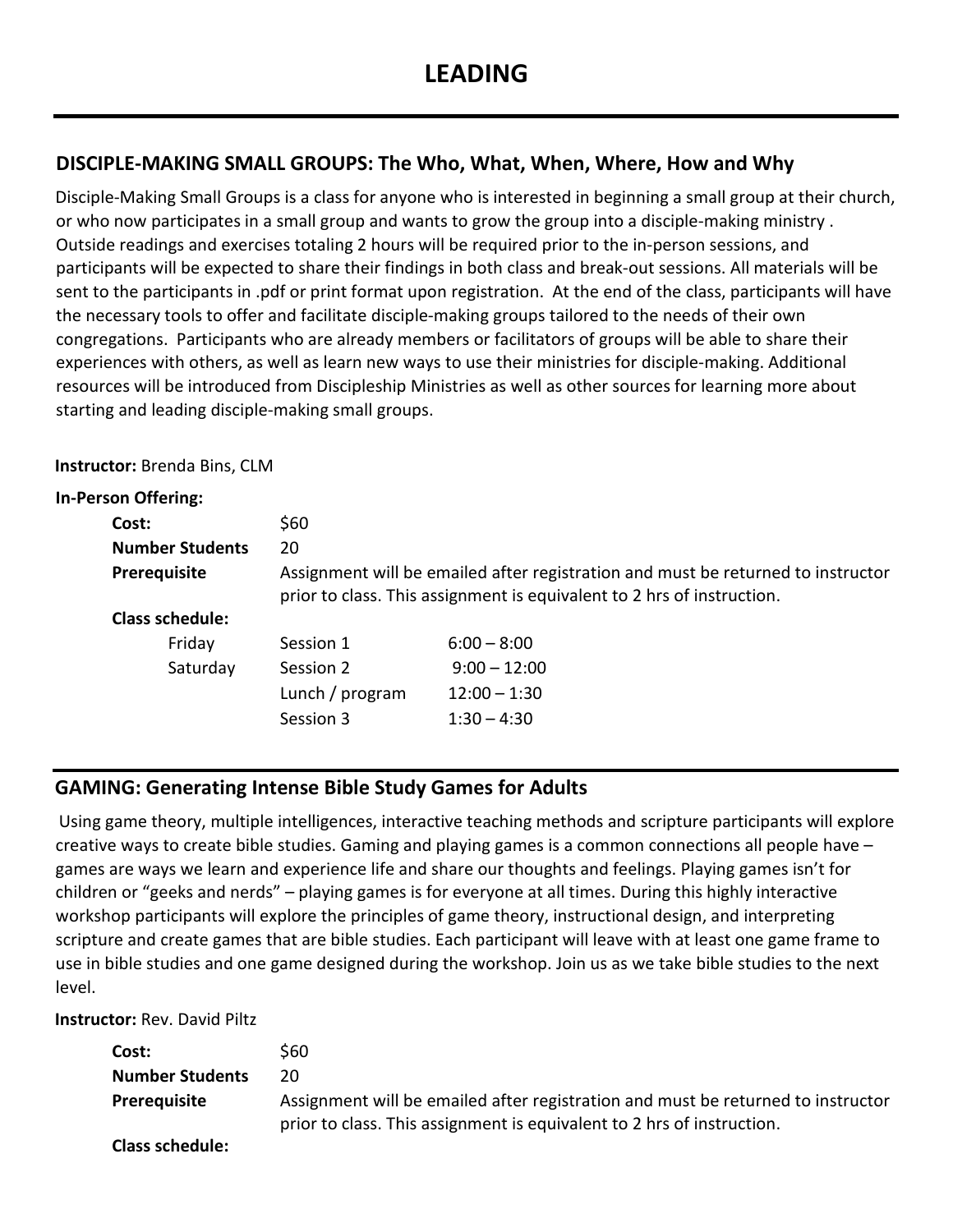| Session 1       | $6:30 - 8:30$  |
|-----------------|----------------|
| Session 2       | $9:00 - 12:00$ |
| Lunch / program | $12:00 - 1:30$ |
| Session 3       | $1:30 - 4:30$  |
|                 |                |

#### **SERVANT LEADERSHIP**

Jesus Christ was the greatest leader of all time. In the span of roughly four years, Jesus gathered, then led, 12 diverse individuals on a journey unlike they, or the rest of the world, could image. Because of the strength of Jesus' leadership, Christianity grew from only a few hundred followers at the time of the Ascension to nearly 2.5 billion Believers around the world today.

But what made Jesus a great leader? What was it about Jesus' approach to leadership which made Simon Peter and his brother Andrew to answer the call of "Follow me, and I will make you fishers of men"? And what was it which enabled them, along with James and John and the other Disciples, to grow into a team which carried on a mission long after Jesus physically departed from them?

The answer lies in the concept known as Servant Leadership. Servant Leadership was not unique to Jesus, but Jesus exemplified it in his ministry on Earth. In fact, Jesus himself imparted to his Disciples his take on his role as leader when he said, in Matthew 20:28, "the Son of Man came not to be served, but to serve". But what does that mean? What does Servant Leadership look like? Are we, who serve within our church and community, leaders who "come to serve and not to be served?"

Servant Leadership is not new and we can see its characteristics as far back as Moses, if not earlier. However, in the realms of business and academia, Servant Leadership is as young as the 1970's when Robert K. Greenleaf coined the phrase. According to Greenleaf, "Servant Leadership", is "…a philosophy and set of practices that enriches the lives of individuals, builds better organizations and ultimately creates a more just and caring world". Servant Leadership, like traditional leadership, still focuses on the vision and goals of the organization but emphasizes the leader placing people first. Its goal is helping them to develop, thrive, and perform to their fullest. When this occurs, the success of whatever we are doing will naturally follow through commitment, empowerment, and engagement.

This class will provide an overview of the concept of Servant Leadership with a goal of getting students on a leadership journey like that of Jesus and many others who came before, and after Him. As the laity leaders whether by title, position, or situation- in the United Methodist Church, it is imperative we adopt a style which will nurture Christian followers, give them what they need to succeed, and, like Jesus, allow our churches' mission and vision to continue and flourish long after we are no longer in charge.

#### **Instructor:** Joseph Skarbowski

| <b>In-Person Offering:</b> |                                                                           |                |
|----------------------------|---------------------------------------------------------------------------|----------------|
| Cost:                      | \$60                                                                      |                |
| <b>Number Students</b>     | 20                                                                        |                |
| <b>Prerequisite</b>        | none                                                                      |                |
| <b>Class schedule:</b>     |                                                                           |                |
| Friday                     | Session 1                                                                 | $6:30 - 9:00$  |
| Saturday                   | Session 2                                                                 | $9:00 - 12:00$ |
|                            | Lunch / program                                                           | $12:00 - 1:30$ |
|                            | Session 3                                                                 | $1:30 - 4:30$  |
| Homework:                  | Homework will be assigned after class equivalent to 1.5 hr of instruction |                |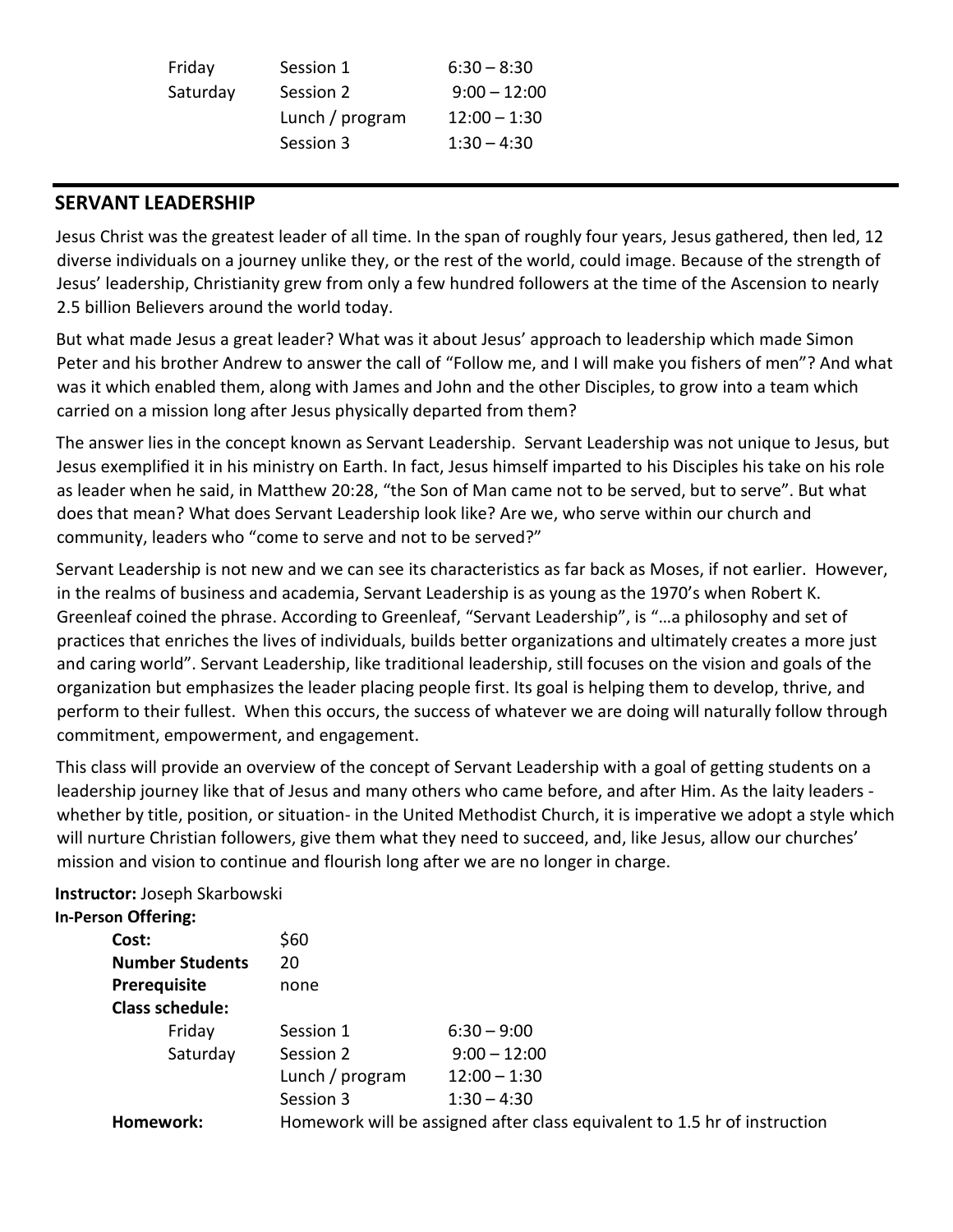Assignment must be returned to the instructor NLT 6PM August 13th to receive full credit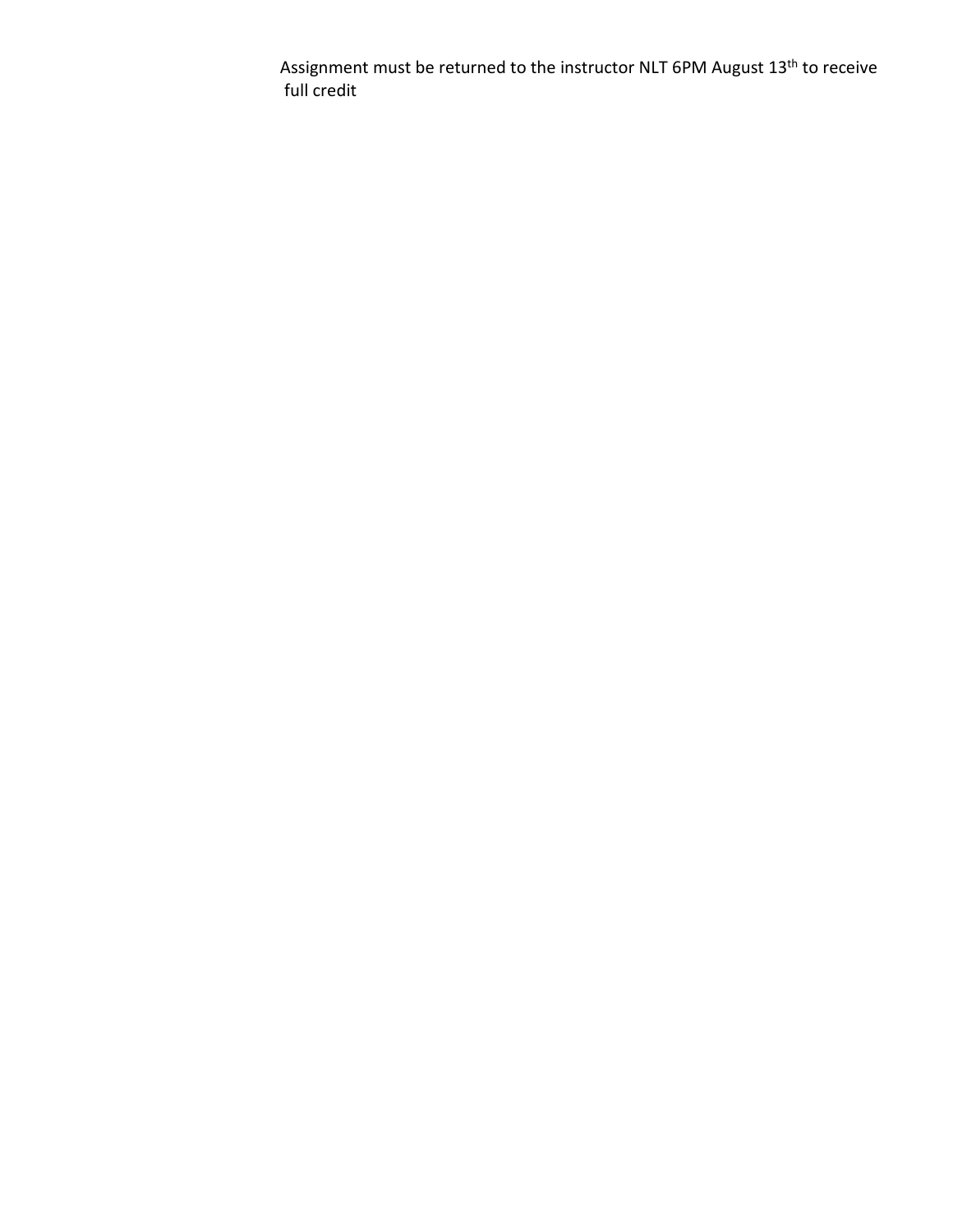#### **FINISHING STRONG: Empowering, engaging and nurturing our aging congregations**

*"Finishing Strong" - empowering congregations to recognize and minister to the needs of aging members, maximize their engagement and honor their contributions to the Body of Christ.*

This course will encourage you to appreciate the gifts and contributions of older persons, no matter what stage of life they are in. It will help you to recognize the physical, spiritual, and social needs of these members so that your church can be more effective in older adult ministry and continue to benefit from the faith and wisdom of these individuals.

Lessons incorporate large and small group discussion, problem solving with real life scenarios, sharing of scriptures that relate to aging, humor, and use of multimedia. Written and online resources will be provided so that participants can share material with their pastor and church members.

Content includes: Physical, social and spiritual attributes of aging and the impact on congregations, discussion of how our churches can adapt environment and ministry to meet these needs, recognition of normal memory loss vs dementia, the importance of considering views about health issues and the advantages of communicating end of life wishes with family/close support persons. There is also attention to the role of Christian faith in helping us to finish strong, no matter what age we are when God calls us home.

#### **Instructors:** Margie Krut and Celeste Schiller

#### **In-Person Offering:**

| Cost:                  | \$60                                                                                                                                                                  |                |
|------------------------|-----------------------------------------------------------------------------------------------------------------------------------------------------------------------|----------------|
| <b>Number Students</b> | 20                                                                                                                                                                    |                |
| Prerequisite           | Assignment will be emailed after registration and must be returned to instructor<br>by July 31 <sup>st</sup> . This assignment is equivalent to 2 hrs of instruction. |                |
| <b>Class schedule:</b> |                                                                                                                                                                       |                |
| Friday                 | Session 1                                                                                                                                                             | $6:00 - 8:00$  |
| Saturday               | Session 2                                                                                                                                                             | $9:00 - 12:00$ |
|                        | Lunch / program                                                                                                                                                       | $12:00 - 1:30$ |
|                        | Session 3                                                                                                                                                             | $1:30 - 4:30$  |
| Homework:              | none                                                                                                                                                                  |                |
|                        |                                                                                                                                                                       |                |

## **MAKING PRAYER COUNT: Making Every Prayer Count: Moving from ME to WE**

Have you ever head trouble connecting with God? Praying for Others? This course is designed to be a powerful resource aimed at making your personal prayer life more effective (**ME**) and equipping you to be a person of impact within your church and community (**WE**). We will begin our journey focusing on "me". Diving into areas of God given identity and the impact that our belief system has on every aspect of our life. We will explore how we grow in intimacy with Jesus, our belief system and the importance of forgiveness. As we look at "WE" we will dive into developing a prayer ministry at the local church, learn some simple but effective prayer models (salvation, blessing, healing etc.), and explore what it means to be a people who call others into a vibrant relationship with Jesus Christ. This course is full of laughter, hand's-on activation, Q&A, and God surprises!